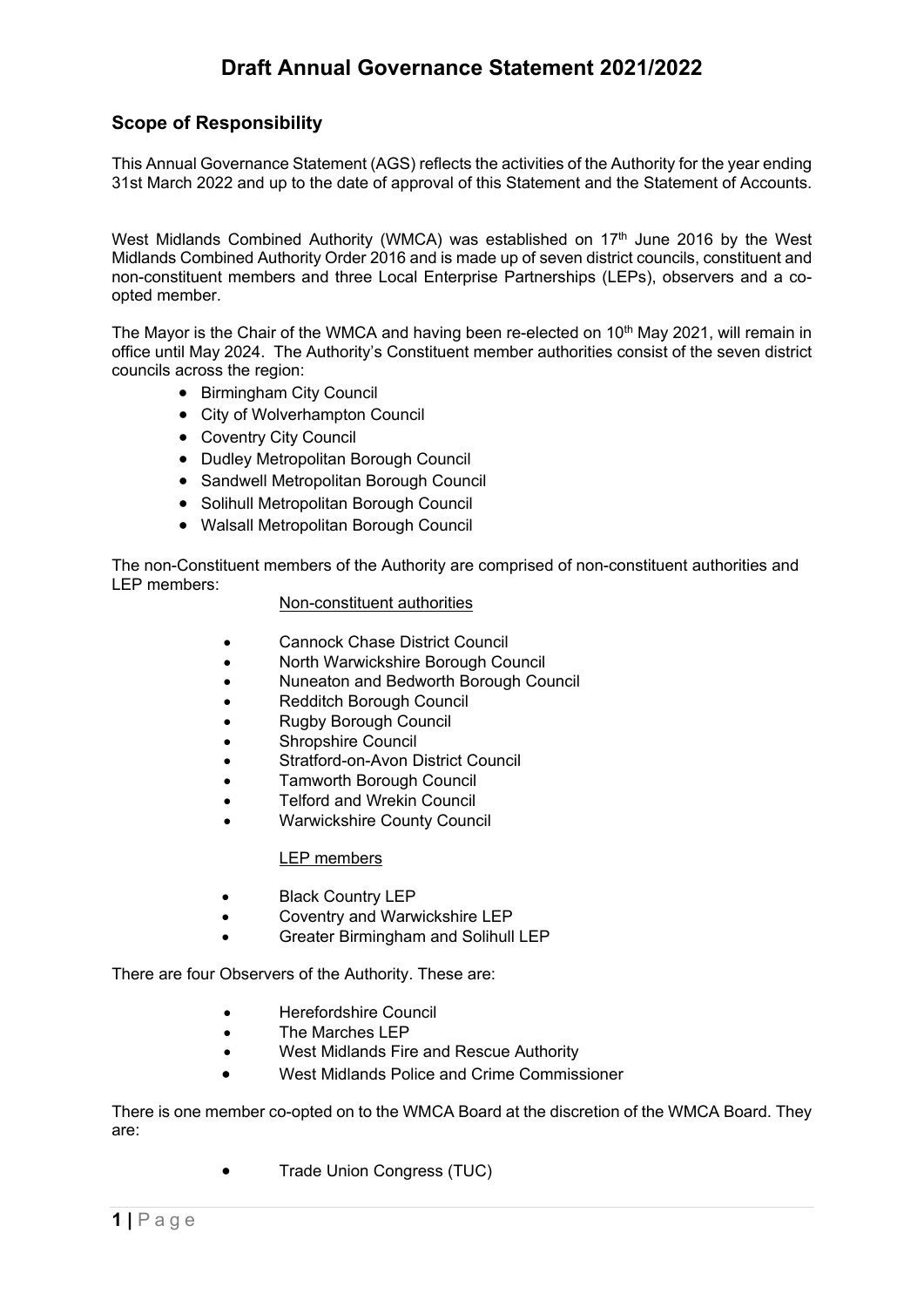The Authority currently has seven active Arm's Length Company relationships, namely;

| No. | <b>Company Name</b>                            | <b>Stake</b> | <b>Accounting</b><br><b>Treatment</b> |
|-----|------------------------------------------------|--------------|---------------------------------------|
| a.  | <b>West Midlands Rail Limited</b>              | 50%          | Associate                             |
| b.  | West Midlands Development Capital<br>Limited   | 100%         | Subsidiary                            |
| c.  | <b>Midland Metro Limited</b>                   | 100%         | Subsidiary                            |
| d.  | <b>West Midlands Growth Company</b><br>Limited | 5.3%         | Investment                            |
| е.  | <b>WM5G Limited</b>                            | 100%         | Subsidiary                            |
|     | HTO1 LLP                                       | 50%          | Associate                             |
| g.  | HTO <sub>2</sub> LLP                           | 50%          | Associate                             |

For each of the arm's length companies where the Authority owns a 50% or greater share of the organisation, an assurance and governance review is regularly completed to confirm all legal and financial controls have been satisfied.

## **The Purpose of the Governance Framework**

The Authority is responsible for ensuring that business is conducted in accordance with the law and proper standards; that public money is safeguarded and properly accounted for and delivers value for money. It also has a duty under the Local Government Act 1999 to make arrangements to secure continuous improvement in the way in which its functions are exercised, having regard to a combination of economy, efficiency and effectiveness.

To demonstrate good corporate governance, the Authority carries out its functions in a way that provides accountability, transparency, effectiveness, integrity and inclusivity; enabling the Authority to pursue its vision and secure its agreed objectives in the most effective and efficient manner and in line with the approved Constitution.

In discharging this overall responsibility, the Strategic Leadership Team and Statutory officers are responsible for putting in place proper arrangements (known as a Governance Framework) which comprises the legislative requirements, systems and processes, cultures and values.

This enables the Authority to govern its affairs, facilitate the effective exercise of its functions, which includes arrangements for the management of risk, in addition to exercising leadership and being held accountable for its decisions and activities.

The Authority has put in place a system of internal control designed to manage risk to a reasonable level. It cannot eliminate all risk of failure to achieve aims and objectives and can therefore only provide reasonable and not absolute assurance of effectiveness.

The system of internal control is based on an ongoing process designed to identify and prioritise the risks to the achievement of our policies, aims and objectives; and evaluate the likelihood of those risks being realised, the impact should they be realised, and to manage them efficiently, effectively and economically.

The Authority has a strategic risk register, which is regularly reported to and reviewed by Audit, Risk and Assurance Committee (ARAC) and the Senior Leadership Team. A revised Strategic Risk Framework has been developed to provide visibility of risk at strategic, operational, and programme levels and to ensure consistency across Directorates in how risks are identified, managed, monitored and escalated. The aim is for an integrated approach to risk management and processes are being developed alongside the organisation's performance management framework along with training and support to embed this new approach.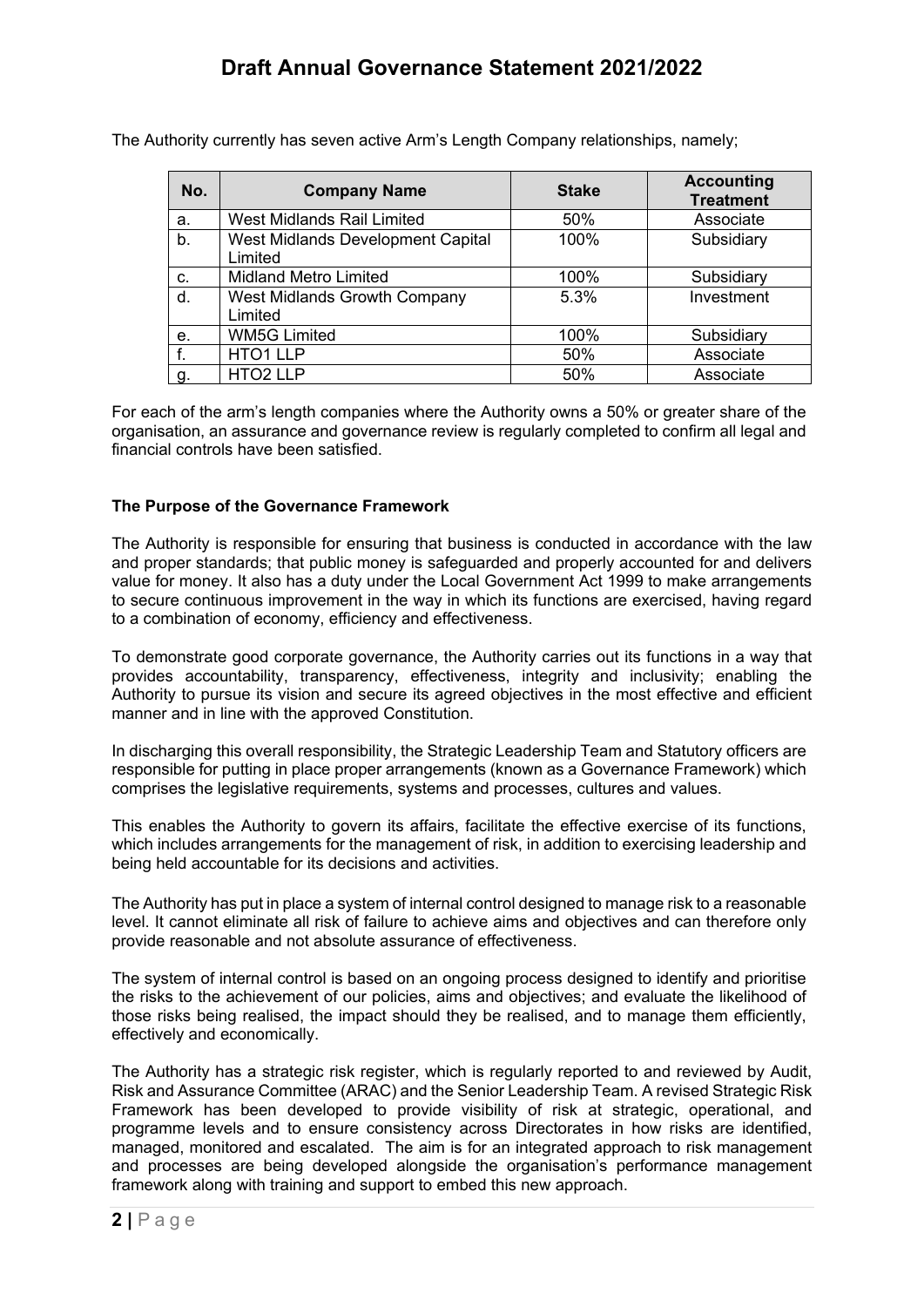## **Annual Governance Statement**

This Annual Governance Statement meets the requirements of Regulation 6(1) (b) of the Accounts and Audit (England) Regulations 2015 which requires all relevant public bodies to prepare an annual governance statement and include it within its Statement of Accounts.

It is a document which looks back retrospectively over the past year and identifies where the WMCA has demonstrated good governance and looks forward to areas where focus should be given in relation to governance in the coming year.

The Authority demonstrates compliance with the seven core principles of good governance as set out in the 2016 CIPFA/SOLACE Delivering Good Governance in Local Government Framework.

These seven principles are:

- (a) Behaving with integrity, demonstrating strong commitment to ethical values, and respecting the rule of law.
- (b) Ensuring openness and comprehensive stakeholder engagement.
- (c) Defining outcomes in terms of sustainable economic, social, and environmental benefits.
- (d) Determining the interventions necessary to optimise the achievement of the intended outcomes.
- (e) Developing the entity's capacity, including the capability of its leadership and the individuals within it.
- (f) Managing risks and performance through robust internal control and strong public financial management.
- (g) Implementing good practices in transparency, reporting, and audit, to deliver effective accountability.

The table below sets out examples of how the Authority has demonstrated compliance with these principles.

#### **1. Behaving with integrity, demonstrating strong commitment to ethical values, and respecting the rule of law**

The Code of Conduct is laid out in the Constitution and was updated in March 2021 following the issue of a revised model of the Code of Conduct by the Local Government Association (LGA) which incorporates recommendations made by the Committee on Standards in Public Life (CSPL); this defines the standards of behaviour for Members and officers working on behalf of the Authority.

Following consideration by ARAC the revised code was adopted by the WMCA Board on 22nd March 2021. The Interim Director of Law and Governance who is the Monitoring Officer deals with issues of conduct and promotes high standards among officers, Members and the Mayor. ARAC performs the role of Standards Committee.

The WMCA has undertaken to review the governance of its formal decision-making bodies to ensure that these arrangements reflect the evolving role and remit of the WMCA as it develops from the organisation that was established in 2016. The first review to be undertaken has revised and refreshed the decision making in regard to its responsibilities relating to economic growth, culminating in the establishment of a new Economic Growth Board. This was approved by the WMCA Board at its meeting in November 2021. Further governance reviews are due to be undertaken in respect of transport, wellbeing and public service reform responsibilities.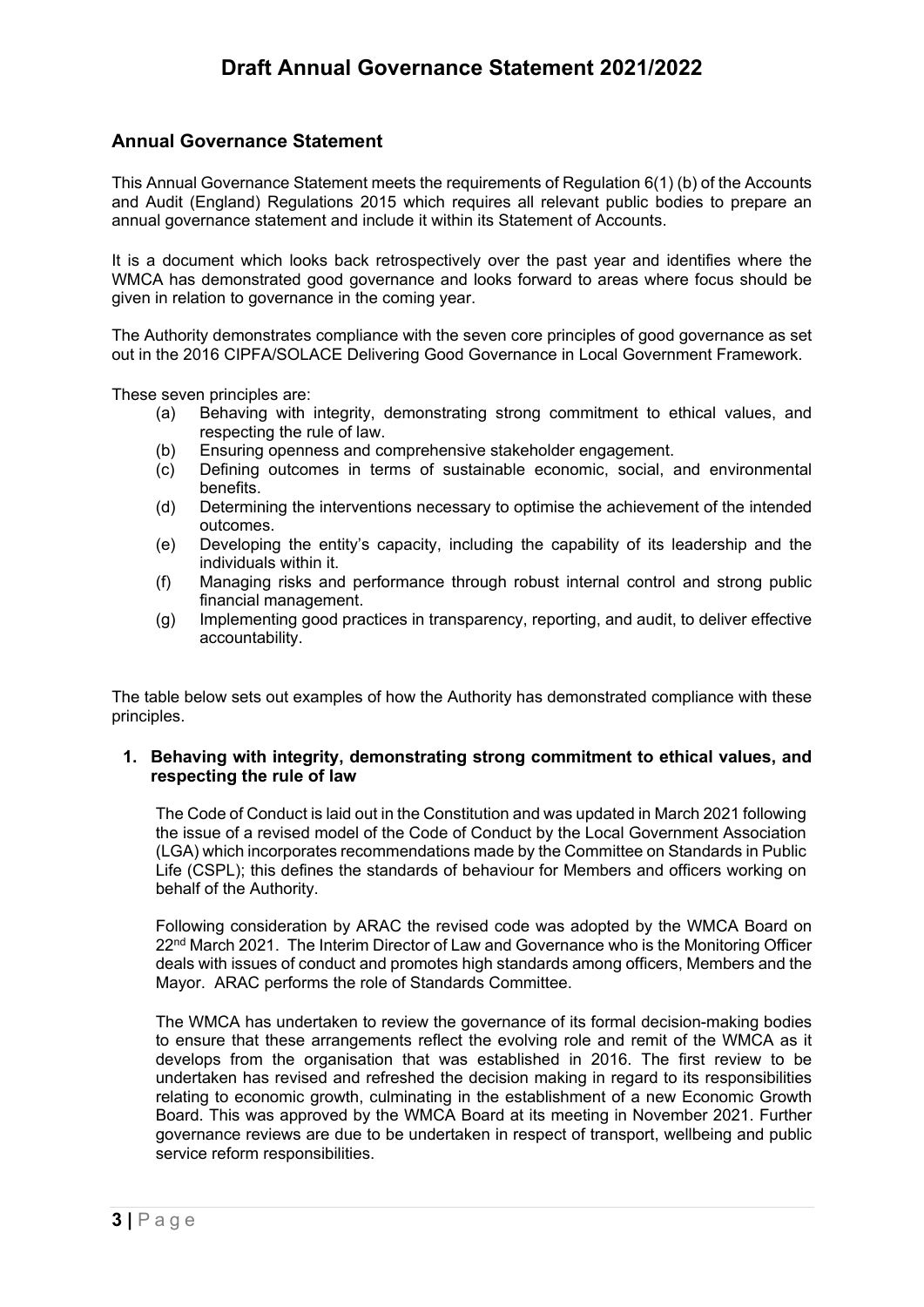WMCA is committed to a better connected, more prosperous, fairer, greener and healthier region. This is our vision and will be achieved through living our values which are central to how we work and interact with our wider partners and stakeholders:

#### **Collaborative**

- Team Focussed working as part of a team, managing and leading
- Service Driven customer, resident and partner focused

#### **Driven**

- Empowered and Accountable taking ownership and leading when needed
- Performance Focused being ambitious and going the extra mile

#### **Inclusive**

- One Organisation Mindset believe in each other's expertise
- Open and Honest Communication we do what we say we are going to do

#### **Innovative**

- Forward Thinking embrace change and open to new possibilities
- Problem Solving go for clear and simple wherever possible

The business of the Authority will also be conducted in accordance with the Seven Principles of Public Life identified in The Nolan Committee Report (1995), and defined as Selflessness, Integrity, Objectivity, Accountability, Openness, Honesty and Leadership.

### **2. Ensuring openness and comprehensive stakeholder engagement**

We have established channels of communication with the community and other stakeholders, ensuring accountability and encouraging open consultation. All formal meetings are held in public and reports are in the public domain unless there are good reasons for confidentiality in individual cases.

All Committee meetings are held in public (other than in limited circumstances where consideration of confidential information requires the public to be excluded) with agenda and reports being accessible on the WMCA's external website. Following the restrictions imposed by Covid 19, all public meetings are now live streamed with recordings accessible through YouTube on-demand.

The Authority has in place a Publication Scheme proactively publishing information and is designed to make information readily available to the public without the need for specific written requests. Any information not published is available, subject to assessment, under the provisions of the Freedom of Information Act 2000. Details of how to make a request for information are available on our website.

We incorporate good governance arrangements with our partnerships and reflect these in our overall governance arrangements, and assess the effectiveness of relationship frameworks in order to identify any changes required.

Where consultation is required, we adhere to the principles of good consultation of "the Gunning Principles" and a variety of measures are used to seek the views of the public. For example, public consultation will be incorporated into any plans where a change to public transport policy is being considered.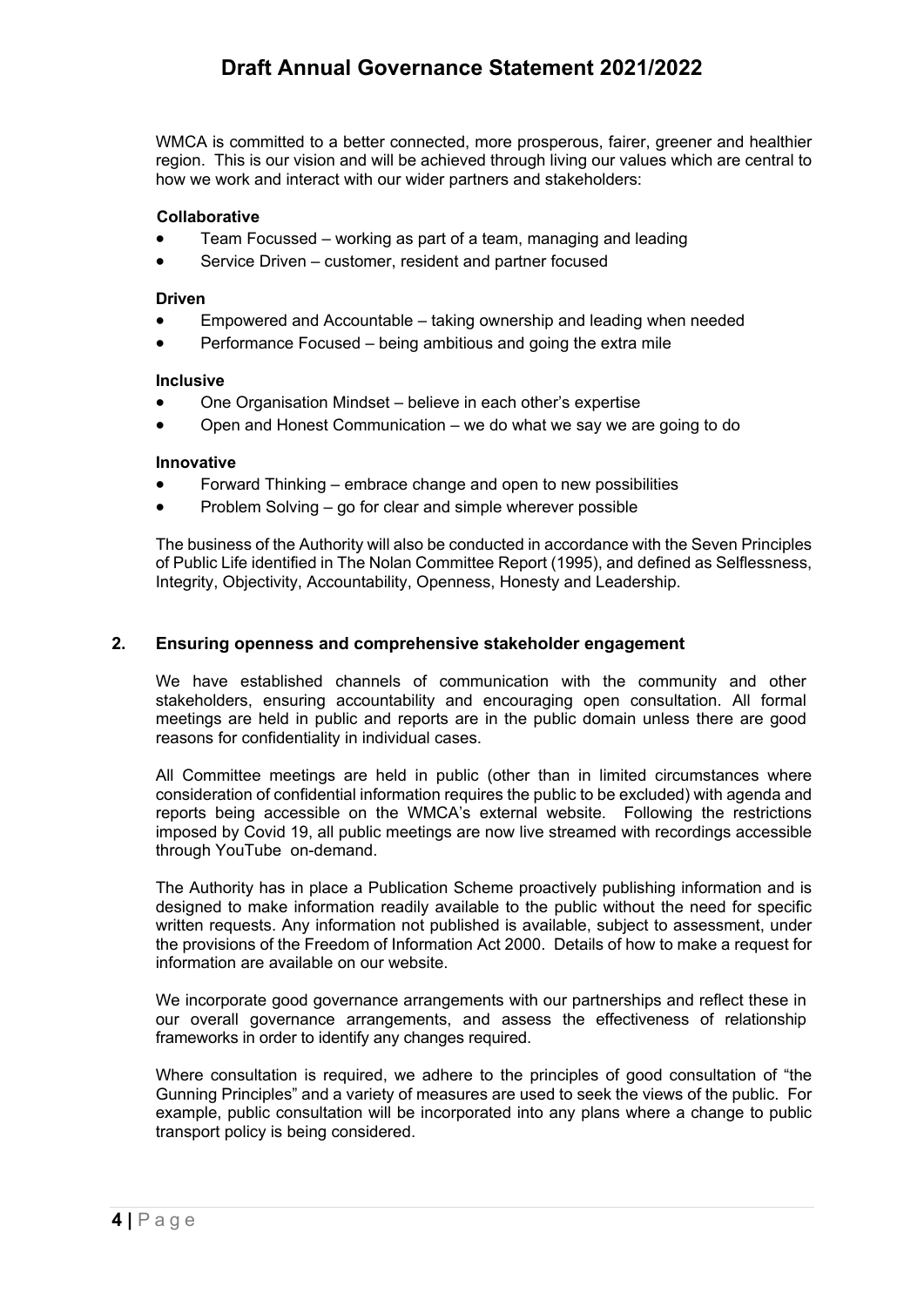Overview & Scrutiny Committee has responsibility to ensure that the decisions of the WMCA have taken into account all relevant information, are proportionate to the outcomes desired, and have been made in the best interests of the region. It is able to 'call in' any decision for further scrutiny that it considers may not meet these standards. It also conducts Q&A sessions with the Mayor twice a year, focusing on policy delivery and budget setting. All of its meetings are held in public and streamed online.

### **3. Defining outcomes in terms of sustainable economic, social, and environmental benefits**

The Authority ensures the vision and implications for governance arrangement are regularly reviewed including the monitoring of its achievement of intended outcomes from social, economic, environmental and organisational health perspectives through the budget, performance framework, and project delivery process.

The Authority is focussed on delivering value for money and success, and in this respect reviewed by independent auditors in line with the National Audit Office's Code of Audit Practice and Auditor's Guidance Note AGN03. The results of the Value for Money audit work and the key messages arising will be reported in the Audit Findings Report and, in the Auditor's, Annual Report.

Each of these benefit categories are assessed in major project business case submissions. The Authority wants to ensure strategically important projects with high benefits for the region are progressed.

To ensure the purpose and vision of the Authority is clear and well communicated, an Annual Business Plan (ABP) is produced, falling from the WMCA Aims & Objectives, as agreed by WMCA Board in November 2021. The ABP outlines all activity to be undertaken in 2022/23 to deliver against the objectives, and progress is monitored through a number of outcome measures (both High Level Deliverables and profiled milestones) and reported monthly to the Strategic Leadership Team and bi-annually to WMCA Board. The 2022/23 outcome measures were agreed by WMCA Board in February 2022 as part of the Budget report.

The Aims & Objectives were approved by WMCA Board in November 2021 and are outlined below:

- Aim 1: To promote inclusive economic growth in every corner of the region and stimulate the creation of good jobs
- Aim 2: To ensure everyone has the opportunity to benefit as the region recovers from Covid 19, improves resilience and tackles long standing challenges
- Aim 3: To connect our communities by delivering transport and unlocking housing and regeneration.
- Aim 4: To reduce carbon emissions to net zero, enhance the environment and boost climate resilience
- Aim 5: To secure new powers and resources from central government, and demonstrate the strength of our regional partnership
- Aim 6: To develop our organisation and our role as a good regional partner.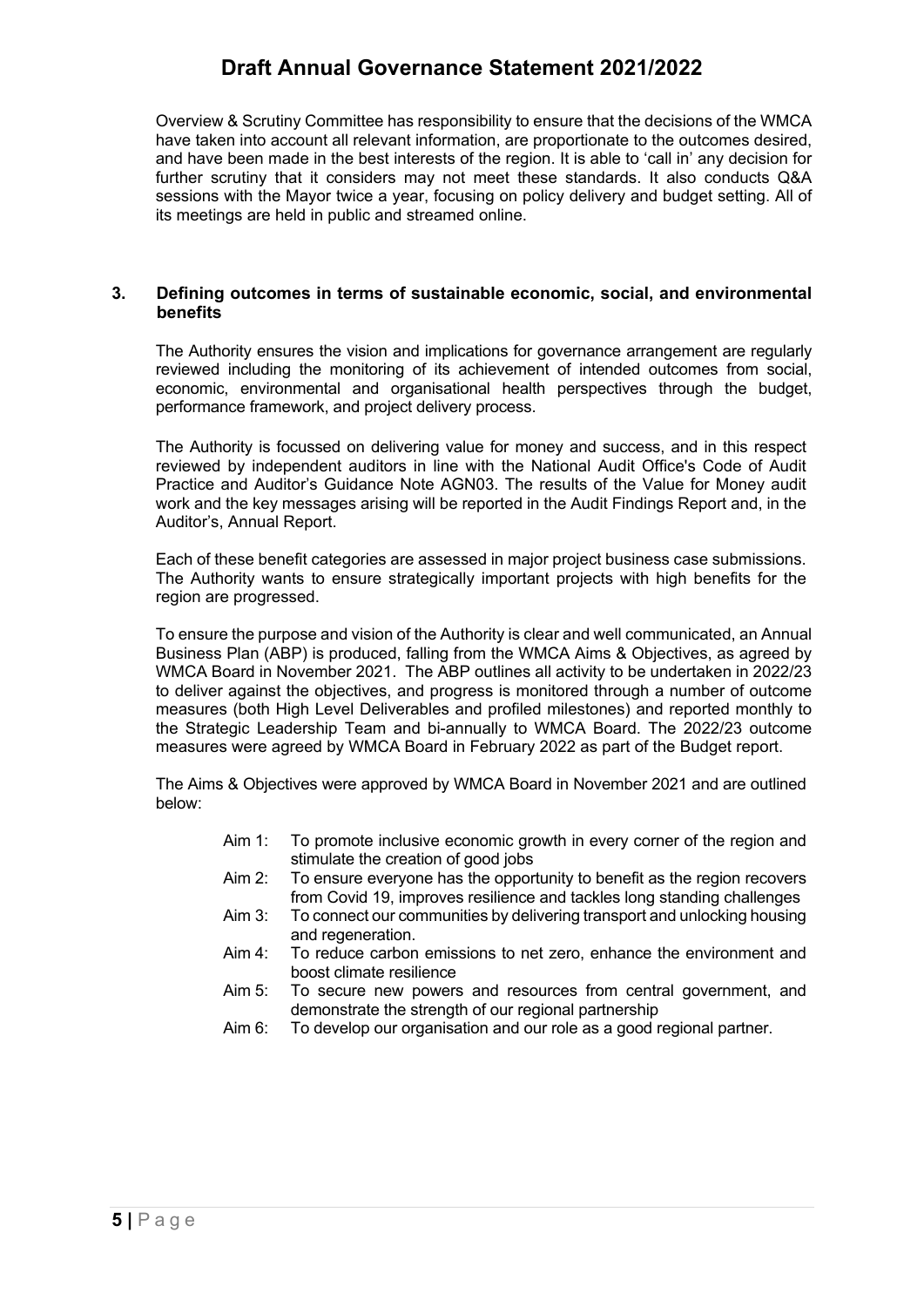### **4. Determining the interventions necessary to optimise the achievement of the intended outcomes**

The Authority works closely with the relevant Government Departments, local and national stakeholders and constituent and non-constituent authorities to determine the necessary actions to achieve our Aims and objectives.

The Strategic Leadership Team oversees the corporate decision-making process and reports are considered at an appropriate level of the organisation in accordance with the provisions of the Constitution.

Corporate strategic decisions are primarily taken at meetings of the WMCA Board, although Investment Fund decisions up to the value of £20M are delegated to the Investment Board. Other thematic Boards have roles as set out under the Single Assurance Framework (SAF) in terms of overseeing and reviewing project initiation and delivery. This includes reviewing progress of outcomes against delivery plans.

### **5. Developing the entity's capacity, including the capability of its leadership and the individuals within it**

We have defined and documented in our Constitution the roles and responsibilities of the Board, Scrutiny and officer functions, with clear delegation arrangements and protocols for effective communication. As the Authority develops, we are reviewing our governance arrangements and the Constitution to ensure they remain fit for purpose in a growing organisation. A scheme of delegation is laid out in the Constitution. In July 2020 the WMCA Board approved the revised Single Assurance Framework which has also been signed off by MHCLG.

The collective and individual roles and responsibilities of the Strategic Leadership Team has been reviewed following the recent appointment of the Chief Executive to support our ambition to become an agile, and high performing workforce, our approach to performance has been refreshed in line with our Re-set and Re-build programme.

Our new Performance Management and Monitoring & Evaluation Frameworks, together with a new performance reporting solution using Power Bi dashboards, provide a foundation for the journey towards data-driven and evidence-based decision making. This improves the visibility and transparency of reporting as a 'single version of the truth' and together with the introduction of a more dynamic business planning process enables regular conversations about the activity to be delivered and the resources, both financial and people required to achieve this. Our behavioural framework will be fundamental to our performance framework and will align to our goals – ensuring a 'golden thread' between the aims and objectives down to individual performance management goals enabling every one of our people to see their contribution to the vision. This will facilitate how we develop a culture that supports us all to be diverse, inclusive, innovative and proud to be part of the Authority.

We identify and aim to address the development needs of Members and officers in relation to their roles and support with appropriate induction and training. In addition, statutory training requirements are in place for all officers to ensure our duties under Equalities, Safeguarding and GDPR are met. In 2020/21 a considerable portion of the training budget was spent on the leadership of the organisation. Specifically in 2021/22, ARAC members received Risk Management and Finance training to allow them to understand the newly developed Risk Management Framework, financial accounts, financial reporting arrangements and the Authority's Treasury Management Strategy and practices.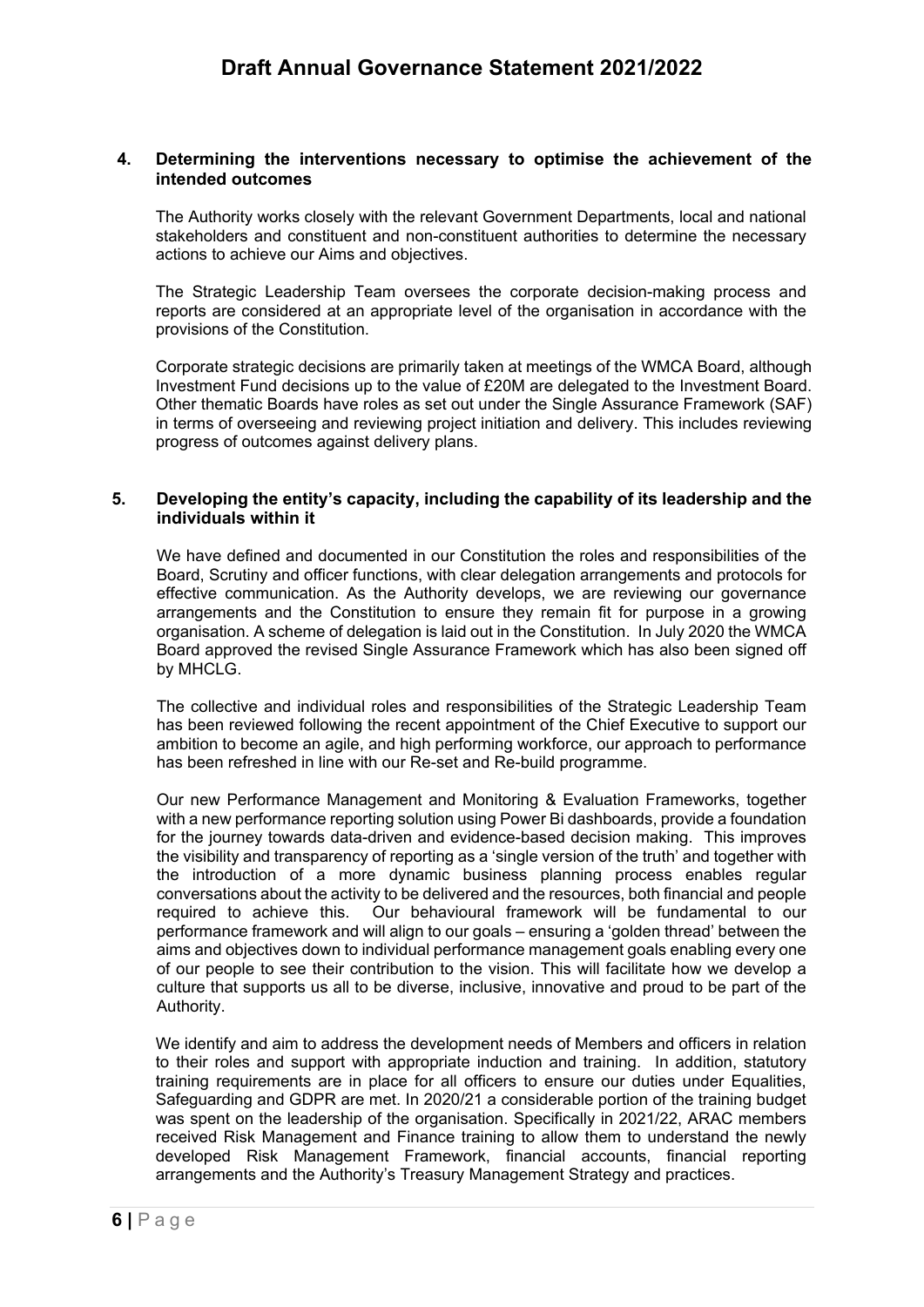Each year, after the local elections have been held, the WMCA provides an 'induction day' for newly elected members to provide an introduction to the WMCA, its role and remit, how it operates, and the role of elected members who are attending its boards and committees. This induction also provides further details on the key corporate strategies of the WMCA, along with its current Annual Business Plan.

#### **6. Managing risks and performance through robust internal control and strong public financial management**

The Strategic Risk Management Framework (SRMF) was approved by the WMCA Strategic Leadership Team in November 2021. The Framework provides clear standards of risk management, including the governance of risk within the organisation; specifying risk management accountabilities; and documenting the key responsibilities of different groups of employees (the Lines of Defence). All of which we are now using to embed risk management into the culture of the organisation. The aim being that clear and consistent risk management across the lines of defence, will improve the WMCA's ability to operate within the risk appetite set by the Strategic Leadership Team for the six recognised risk categories.

The Authority ensures compliance with relevant laws and regulations, internal policies and procedures. We are rigorous and transparent about decision making and the recording of decisions. The Overview and Scrutiny Committee reviews and challenges the work and decisions of the Authority with policy review and development.

ARAC is independent of the executive and scrutiny function; it has an independent, external Chair. They monitor and review risk and governance processes, in order to provide assurance to the WMCA Board on the effectiveness of these arrangements. Appropriate controls are in place for arms-length companies and as good practice external auditors have been appointed for West Midlands Rail Limited, Midland Metro Limited, WM5G Limited, West Midlands Development Capital Limited, HT01 LLP and HT02 LLP.

Internal Audit provides the 'third line of defence' with the first line being policies, procedures and controls, and the second being managers' own checks of the control environment, along with independent Risk Management and Programme Assurance activities undertaken as part of the Single Assurance Framework. Professional advice and good quality information is provided to ensure those making decisions are provided with relevant information that is fit for purpose.

The Single Assurance Framework was approved by WMCA Board in July 2020. This enhanced the previous document ensuring a consistent and proportionate approach to initiation, development and approval of projects and programmes with robust processes. This supports good governance with enhanced assurance tools and appraisal of projects, including identification of risks and issues of the project and the investment and how they are managed, reviewed, and escalated. The new assurance framework has been expanded to include assurance requirements for the new and proposed devolution deals, was approved by DfT, Department for Education (DfE) and MHCLG and is aligned to the National Single Pot Assurance Guidance.

Implementation of the Single Assurance Framework has been supplemented by the introduction of the reviewed governance arrangements to support Investment Programme decision making in the form of an Investment Panel and Investment Board. There are clear Terms of Reference for these groups and training has been provided to the members of these groups to support the undertaking of their roles and to understand the risks around these proposals. The introduction of the Assurance Toolkit and Risk & Investment Appraisal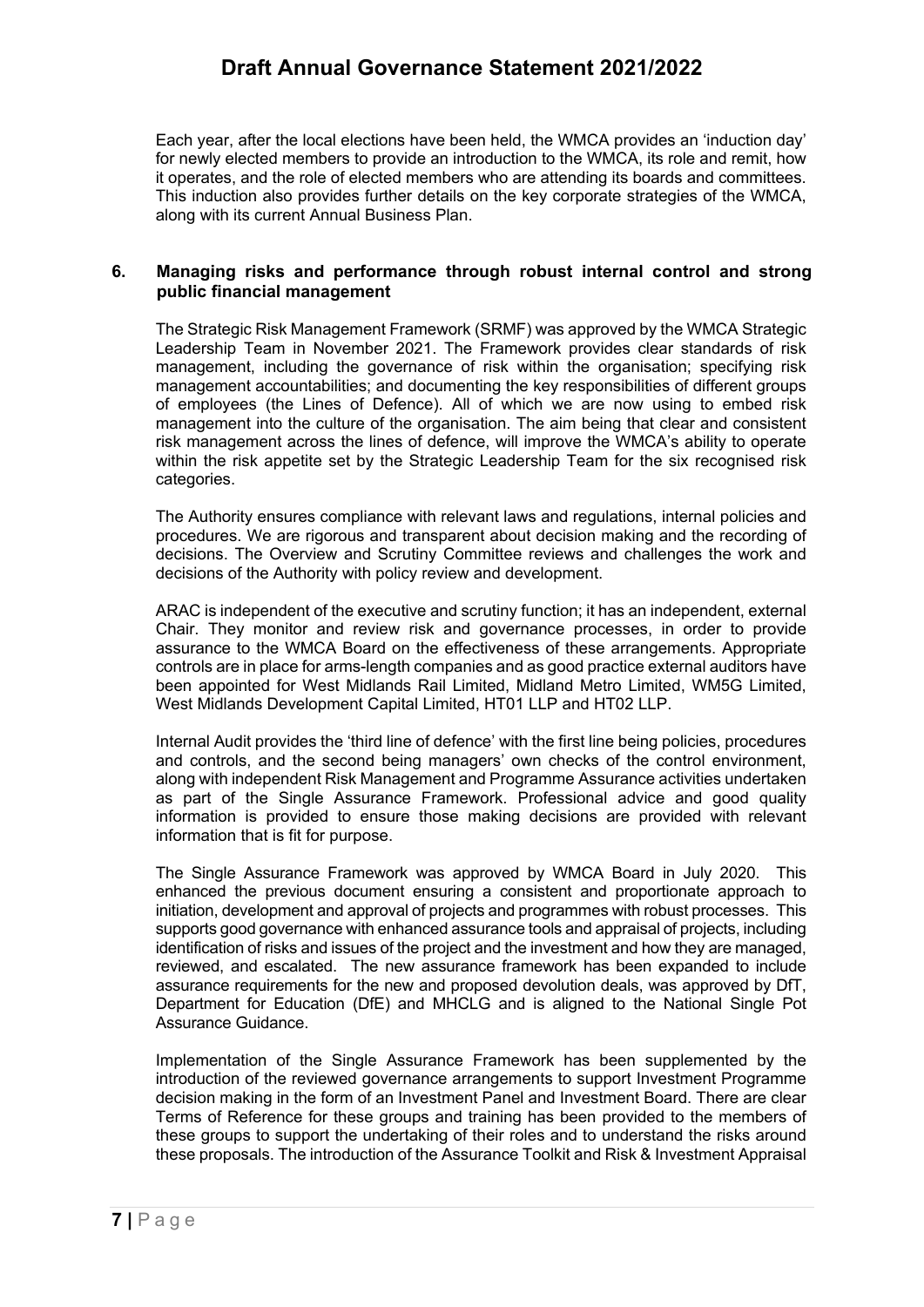process review of project business cases through the Single Assurance Framework systematically seeks confidence and evidence for potential risks.

In 2021 the majority of the Authority's audits of its Key Financial Systems received a 'substantial' internal audit rating.

#### **7. Implementing good practices in transparency, reporting, and audit to deliver effective accountability**

The Authority has begun implementation of the WMCA Assurance Framework which was approved by MHCLG (previously Department of Communities and Local Government (DCLG)) in July 2020.

We continue to maintain close links with all relevant Government Departments and have regular conversations regarding issues including funding, delivery and devolution objectives.

The Authority has a monitoring officer who sits on both the Senior Leadership Team and attends the WMCA Board meetings to ensure all of our activity is legal. Our high level of Governance standards includes the publishing of agendas, minutes and reports in the public domain and only limited use of confidential reporting. The 2021/22 internal audit plan was approved at ARAC's March 2021 meeting.

A checklist has been implemented for the arm's length companies of the Authority to ascertain confidence in governance and assurance arrangements. This action came out of the ARAC, to develop a checklist of questions that would provide a consistent mechanism of assurance to the Committee that could provide overall assurance on all the Authority's activities. All relationships are reviewed at least once per year.

A Whistleblowing Policy and procedure is in place, last reviewed in May 2021. The Policy is intended to encourage and enable employees and stakeholders to raise serious concerns about any wrongdoing considered to be in the public interest, with the ability for confidential and anonymous reporting of claims to be made through the WMCA website.

Any issues raised are considered by the Monitoring Officer in conjunction with Internal Audit, the Finance Director and Chair of ARAC to determine the progression of claims.

## **Annual Review of Effectiveness of Governance Framework**

#### **The Opinion of the Interim Director of Law and Governance 2021/2022**

CIPFA (The Chartered Institute of Public Finance & Accountancy) defines the role of Governance and the Chief Financial Officer as follows:

- Governance is defined as "The arrangements in place to ensure that an organisation fulfils its overall purpose, achieves its intended outcomes for citizens and service users, and operates in an economical, effective, efficient and ethical manner" and;
- The Chief Financial Officer is "The organisation's most senior executive role charged with leading and directing financial strategy and operations."

These statements have been confirmed and agreed by the Interim Director of Law and Governance and the Executive Finance Director respectively.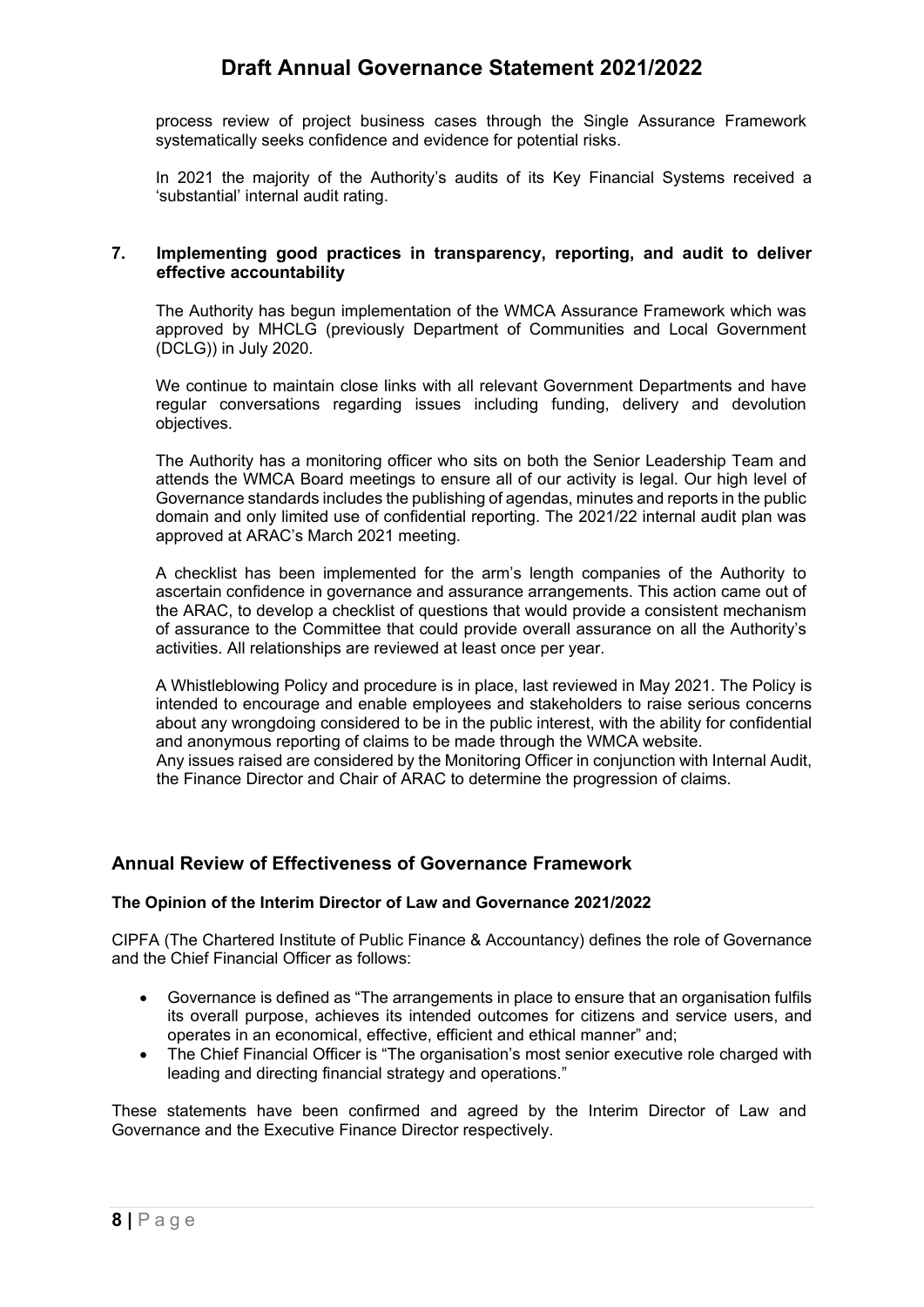The Interim Director of Law and Governance is satisfied that the system of internal assurance is robust and provides visibility of risk and reasonable assurance to the Strategic Leadership Team.

The opinion is based on the results of an on-going programme of activities and review, the outcomes of which were considered by ARAC. Activities include:

- a) External audit
- b) Internal audit
- c) The Risk Management Process, particularly the Strategic Risk Register
- d) Performance information
- e) Programme Appraisal and Assurance

During 2021/22, the outcome of the audit of Key Financial systems resulted in Substantial ratings for all systems aside from Accounts Payable which was rated Satisfactory. All audit recommendations for Accounts Payable have been accepted and will be resolved by June 2022. A wide range of audits have been undertaken by the Internal Audit service (provided by City of Wolverhampton Council) throughout the year with the outcome of each being awarded either Substantial or Satisfactory audit ratings, with only one exception of a limited assurance report regarding the Longbridge Park and Ride income management and charging arrangements, and all audit recommendations being accepted by users. The monitoring of progress on delivery of audit actions has been introduced by ARAC in 21/22 to support delivery within the expected timeframe. This demonstrates the continued effectiveness of systems and processes supporting Audit, Risk and Governance.

Since March 2021, the scope of the Single Assurance Framework (SAF) Implementation Project was expanded to ensure all WMCA Project Portfolios were aligned to SAF. This objective has substantially been met meeting the directive from the WMCA Statutory Officers. There has been considerable increase in the number of business cases and change requests developed from Investment Programme and other Project Portfolios demonstrating increased project controls and standard processes are being deployed across WMCA. Regular updates on progress with an evidence base insight information has been shared with the Strategic Leadership Team and ARAC throughout 2021/22.

Progress of the 2021/22 High Level Deliverables was monitored on a monthly basis by the Strategic Leadership Team by exception reporting and against identification of key risks that could impact on delivery. In addition, performance was reported to WMCA Board mid-year and an outturn report.

Operational Risk Registers are in place within directorates and review meetings take place across all the Authority's activities enabling full visibility of key risks with the potential to impact on the organisation. The Strategic Risk Management Framework includes an escalation process that allows for risks to be escalated, ultimately to the WMCA Strategic Risk Register. Regular meetings are in place with the management team of each business area to monitor the status of risks and to ascertain the level of risk exposure in each of these areas to determine the assurance conclusions. Additionally, the Strategic Risk Register is reviewed by Strategic Leadership Team on a quarterly basis. Risk Management, Performance Management and Business Planning activity is being brought together to provide a strong evidence base to substantiate the risk assumptions and improve decision making.

In accordance with the recently ratified Digital and Data Strategy, the organisation has adopted cabinet office levels of protective security. These mandated standards will allow for increasing maturity across the business by adherence to articulated mandates and best practice advise and guidance. Any non-conformity constitutes risk and can then be managed appropriately.

The last two years has seen an unprecedented challenge in the shape of the COVID-19 pandemic. This has affected every area of life in the UK and clearly these issues have affected the Authority as with others. Through agile working and the implementation of our corporate resilience arrangements we have been able to continue to manage workloads and delivery. We have worked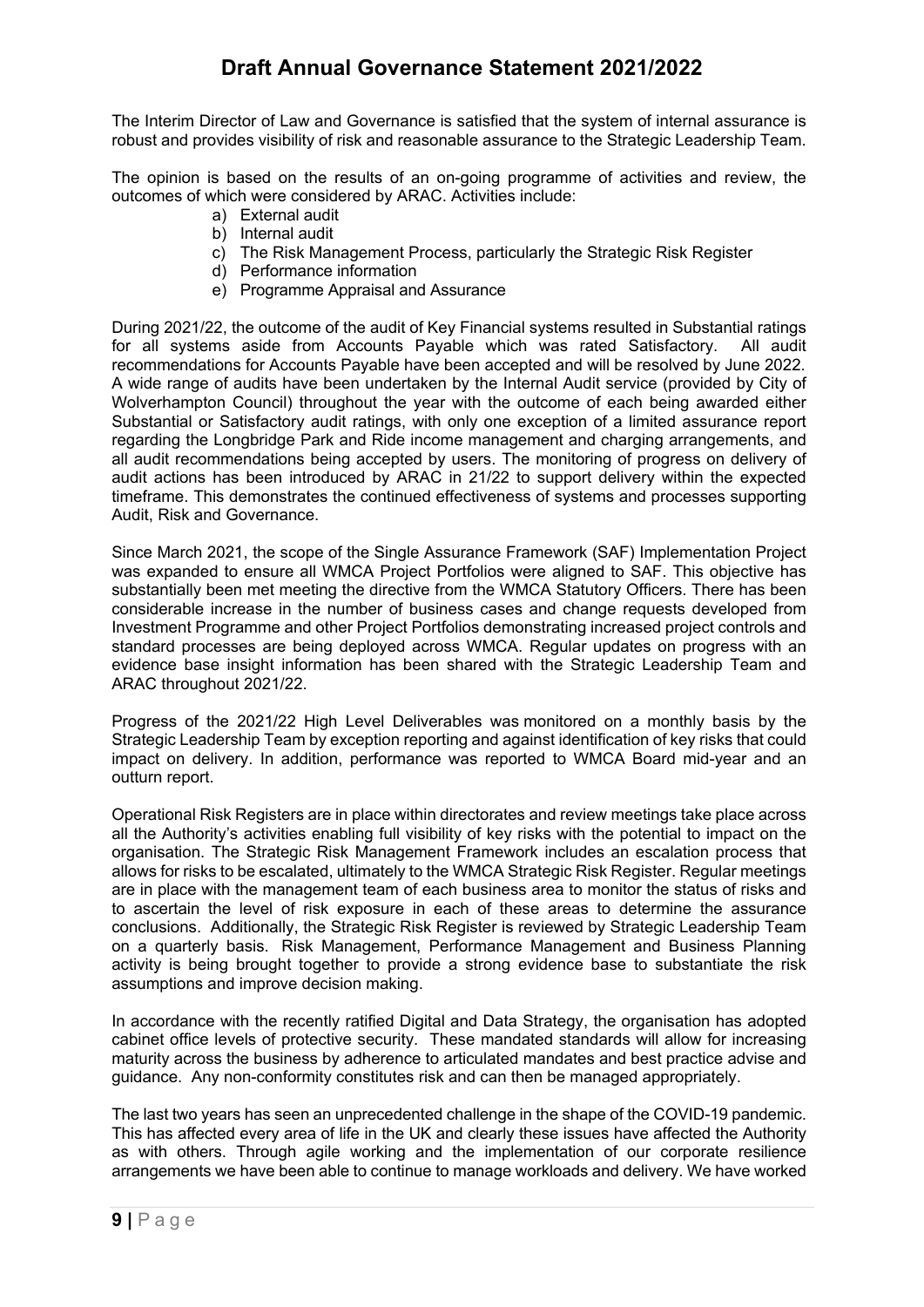with public transport providers to ensure that appropriate measures are in place to safeguard the public. We have taken a key role in regional response and recovery arrangements and are leading work to ensure that the economic recovery of the West Midlands is put on a secure footing. Through the use of remote meeting technology, we were able to ensure the continuation of political meetings and decision-making and controls have remained robust.

The Authority has set itself a demanding programme of work and is ambitious for itself and the benefits that it hopes to bring to the region. It has been successful in negotiations for a second Devolution Deal and has recruited an able team of experienced professionals to form the leadership team. There is significant pressure on resources however, particularly in matching staff resources to the tasks in hand and this is being carefully monitored by the Authority and a plan in place to mitigate these pressures accordingly.

This Annual Governance Statement identifies that WMCA has effective arrangements in place; however, the organisation realises the need to monitor its governance arrangements on an ongoing basis given the ever-changing environment within which it operates, and due to the organisation continuing to evolve. Whilst the organisation has not identified any significant Governance issues, a number of areas for development have been outlined within the table below and appropriate action is being taken to ensure these do not transpire into anything of significance.

| Area                                                      | <b>Action to be taken</b>                                                                                                                                                                                                                                                                                                                                                                                                                          |
|-----------------------------------------------------------|----------------------------------------------------------------------------------------------------------------------------------------------------------------------------------------------------------------------------------------------------------------------------------------------------------------------------------------------------------------------------------------------------------------------------------------------------|
| Governance arrangements between Midland<br>Metro and WMCA | An independent review of the governance<br>arrangements between both parties is<br>currently in progress with the outcome and<br>recommendations to be considered and<br>implemented as appropriate.                                                                                                                                                                                                                                               |
| Safeguarding arrangements                                 | WMCA's safeguarding policy to be reviewed<br>to ensure it continues to meet our obligations<br>and ensures the safety of all young persons<br>engaged with the organisation.                                                                                                                                                                                                                                                                       |
| Single Assurance Framework (SAF)                          | A periodic re-assessment and update of the<br>Single Assurance Framework to be<br>undertaken ensuring it continues to meet all<br>legislative requirements including the<br>introduction of Assurance arrangements for<br><b>Adult Education services.</b>                                                                                                                                                                                         |
| <b>Corporate Aims and Objectives</b>                      | Continued embedding of the performance<br>management arrangements, providing<br>management with reporting arrangements to<br>demonstrate its achievement in delivering the<br>Corporate Aims and Annual Business Plan.                                                                                                                                                                                                                             |
| Governance review                                         | Recommendations arising from the<br>Governance review undertaken in 21/22 will<br>be implemented as set out in the associated<br>report including the;<br>Rationalisation of decision-making and<br>advisory bodies within service areas<br>Refinement of reporting and engagement<br>$\bullet$<br>processes<br>Engagement with Constituent and non-<br>$\bullet$<br><b>Constituent members</b><br>Review of arrangements for Member<br>Allowances |
| Freedom of Information / GDPR                             | Review to be undertaken of our data<br>protection and security policies.                                                                                                                                                                                                                                                                                                                                                                           |